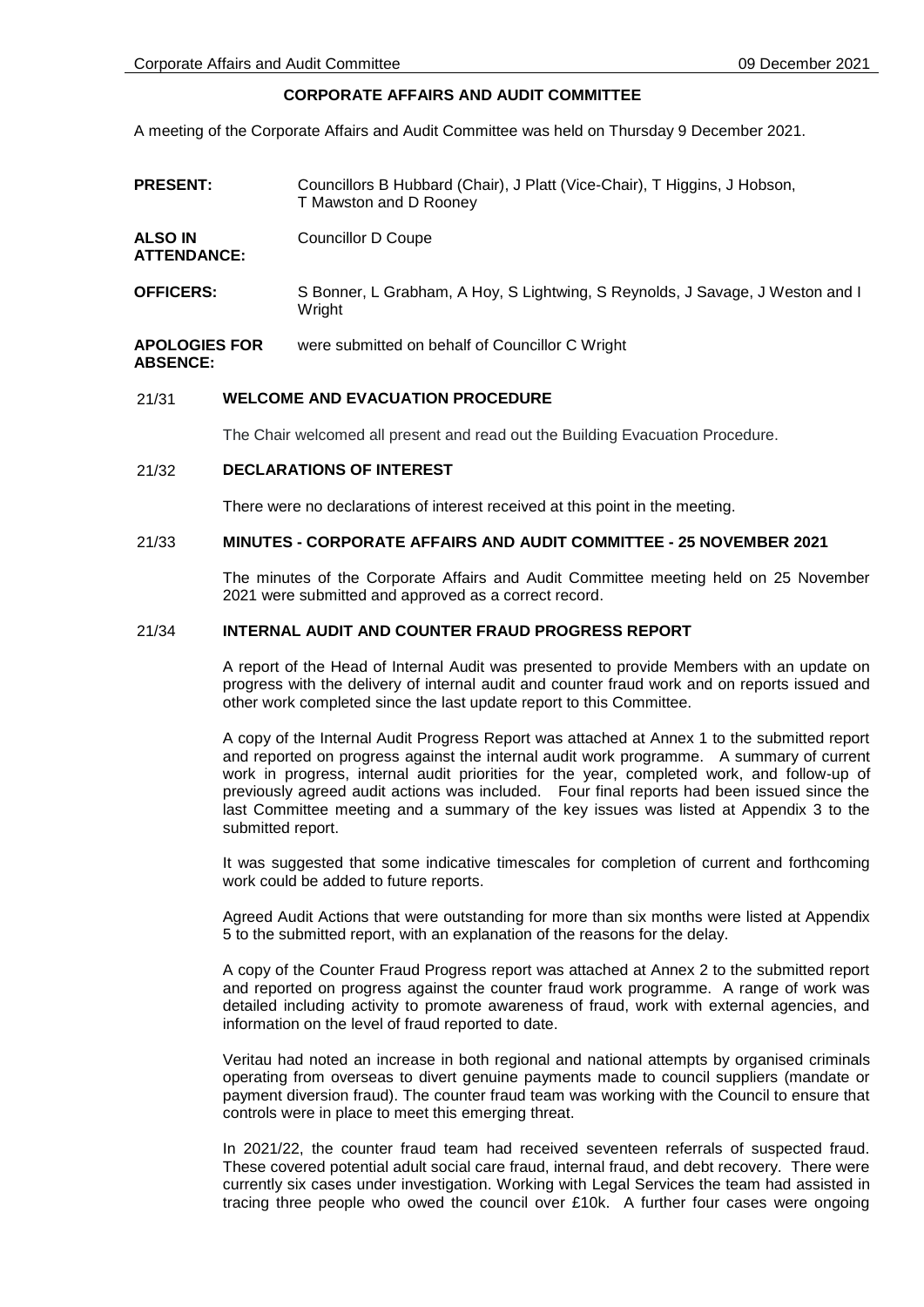trying to trace debtors who owe the Council a combined total of £15k.

It was confirmed that the audit report on Project Management - Boho X would be presented to the next meeting of the Corporate Affairs and Audit Committee.

**AGREED** that the report was received and noted.

### 21/35 **COMMUNITY GOVERNANCE REVIEW**

A report of the Head of Democratic Services was presented to seek the Committee's agreement to proposed Terms of Reference and consultation documents to enable a Community Governance Review to commence in Middlesbrough.

At the Council meeting held on 28 July 2021, consideration and agreement of Terms of Reference for the Community Governance Review, and consideration of any consultation responses, was delegated to the Corporate Affairs and Audit Committee. Recommendations would be referred back to Council for approval.

Guidance issued by the Secretary of State and the Boundary Commission. Indicated that it was good practice for Councils to consider conducting a Community Governance Review every 10 to 15 years. Middlesbrough's last Review was undertaken fifteen years ago. A request had been made by Nunthorpe Parish Council to reconsider its current boundaries and it was therefore considered timely to conduct a review of the whole of the Council's area. Any decisions to make changes to parish arrangements would be implemented at the next full parish elections in 2023. It was proposed that Community Councils were included in the Community Governance Review, since they played an equally strong part in representing communities and acted as a mechanism for the Council to consult at a local level.

A Community Governance Review was a review of the whole part or part of the district area to consider one or more of the following:

- a) Creating, merging, altering or abolishing parishes;
- b) The naming of parishes and the style of new parishes;

c) The electoral arrangements for parishes (the ordinary year of election; council size; the number of councillors to be elected to the council, and parish wards) and

d) Grouping parishes under a common parish council or de-grouping parishes.

The purpose of a Community Governance Review was to secure an arrangement that would bring about improved community engagement, better local democracy and result in more effective and convenient delivery of local services.

The Council had to consult the local government electors for the area under review and any other person or body (including a local authority) who appeared to have an interest in the review.

There were a number of requirements relating to the conduct of the review that had to be observed as follows:

- Terms of Reference identifying the focus for the review and the area under review had to be drawn up.
- Consultation had to take place with local people, representative groups active in the area, and any people/groups that could be reasonably expected to have an interest in the review.
- The Council had to take account of the representations received;
- The review had to be completed within twelve months of the Council publishing the Terms of Reference.

In order to ensure that interested persons or groups had the opportunity to input and respond to the review, the following actions would be undertaken:

- Display notices at a number of council buildings.
- Information on the Council website.
- Article in Middlesbrough News.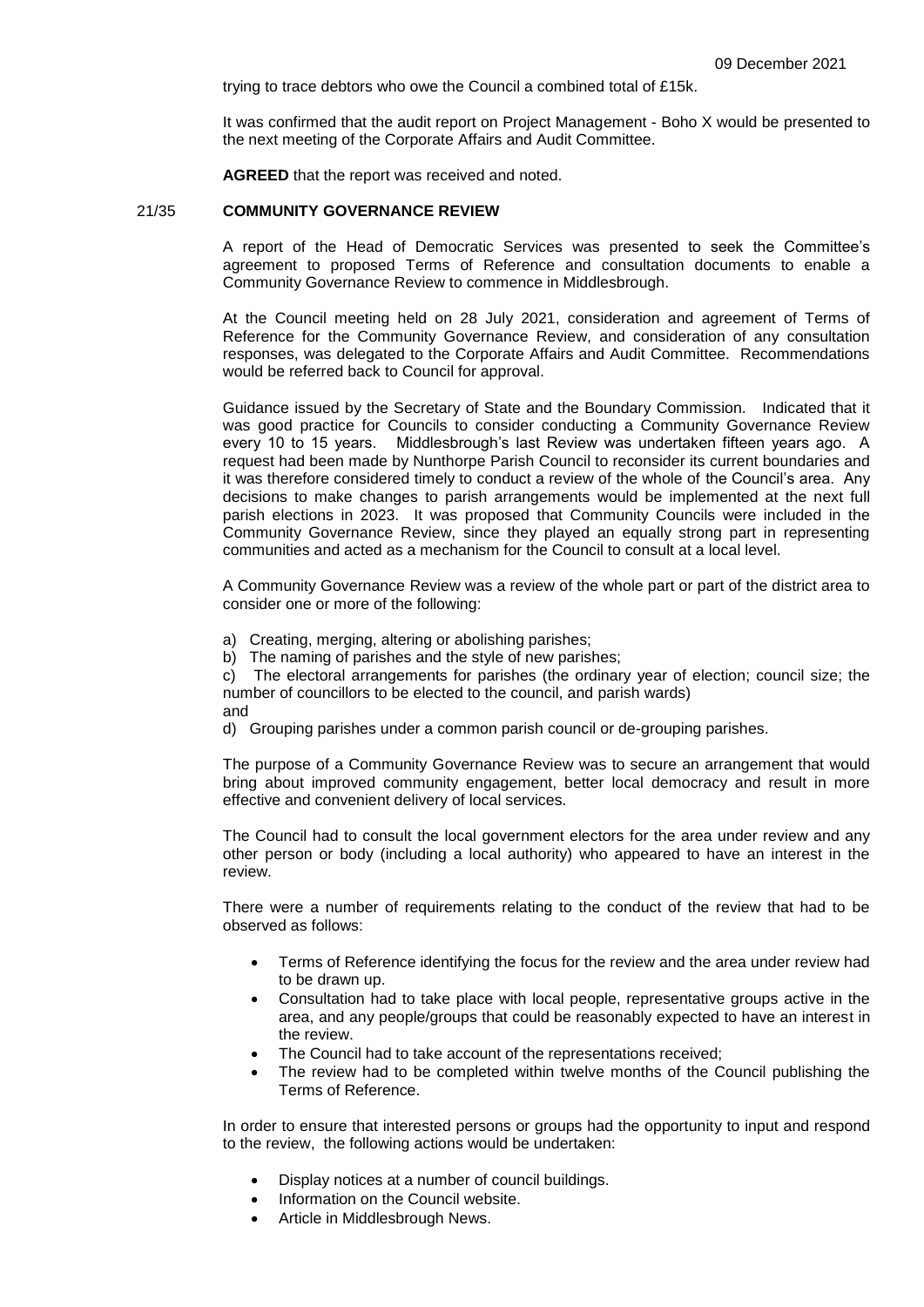- Members' Briefings.
- Letter to parish and community councils including information that they could use in order to publicise the review within their parishes. (This information could then be publicised through their magazines/newsletters/intranet, notice boards or website).
- Letter to other known community groups within Middlesbrough (using information from the Council's stakeholder database).
- Letter to MPs representing constituencies within Middlesbrough and local constituency offices of registered political parties.
- Information on social network sites.
- Online Community Consultation meetings.

The Head of Democratic Services proposed an amendment to paragraph 3 of the Terms of Reference appended to the submitted report as follows:

"In response to a request from residents concerned about the mis-alignment of Nunthorpe's parish and ward boundaries, Nunthorpe Parish Council asked for a reconsideration of a very small part of the Parish boundary (two streets) it is therefore considered timely to conduct a review of the whole of the Middlesbrough Council area and that any decisions to make changes to parish arrangements would be implemented at the next full parish elections in 2023."

In addition, where "Council" was referenced in the Terms of Reference this would be amended to read "Middlesbrough Council" for clarity.

A copy of the proposed timetable for the review was tabled and circulated at the meeting.

As part of governance review and the consultation plan there would be an opportunity for Council Officers to visit Community and Parish Councils to explain the purpose of the review. In response to a query, it was confirmed that Parish and Community Councils could of course provide further information to residents in their area.

It was also confirmed that further work would be undertaken on the consultation documents and the questionnaire, in discussion with concerned parties, prior to them being made public.

#### **AGREED** as follows that:

1. Corporate Affairs and Audit Committee approved the Terms of Reference, as amended, and noted the proposed consultation and questionnaire documents, subject to minor amendments to ensure clarity and balance.

2. That the Head of Democratic Services be delegated authority to approve any minor amendments, to enable Middlesbrough Council to meet the proposed publishing timetable.

# 21/36 **CORPORATE DEBT WRITE OFF POLICY**

A joint report of the Executive Member for Finance and Governance and the Director of Finance was presented asking the Committee to consider a Corporate Debt Write Off Policy.

The purpose of this new policy was to provide a corporate approach to the writing off of bad and irrecoverable debts in a fair and timely manner, whilst seeking to maximise the opportunity for collection, thereby minimising the need for write off.

All service areas would have to follow this policy to allow the Council to operate a consistent approach to debt write off, whilst having due regard to the customer's ability to pay. Whilst some parts of debt write off were governed by particular legislative requirements such as Council Tax, Business Rates, Adult Social Care Debt; wherever possible the overall principle of debt write off should be efficient and effective, and always give consideration to the financial impact on the Council when debt was written off.

This policy would underpin any specific recovery strategies and be applied across all directorates. The policy would also support cross directorate communication where a shared customer base existed. It was envisaged that the approach would work within Data Protection legislation, and should be considered at a corporate level to reduce multiple officer engagements across directorates with the same resident and or business base.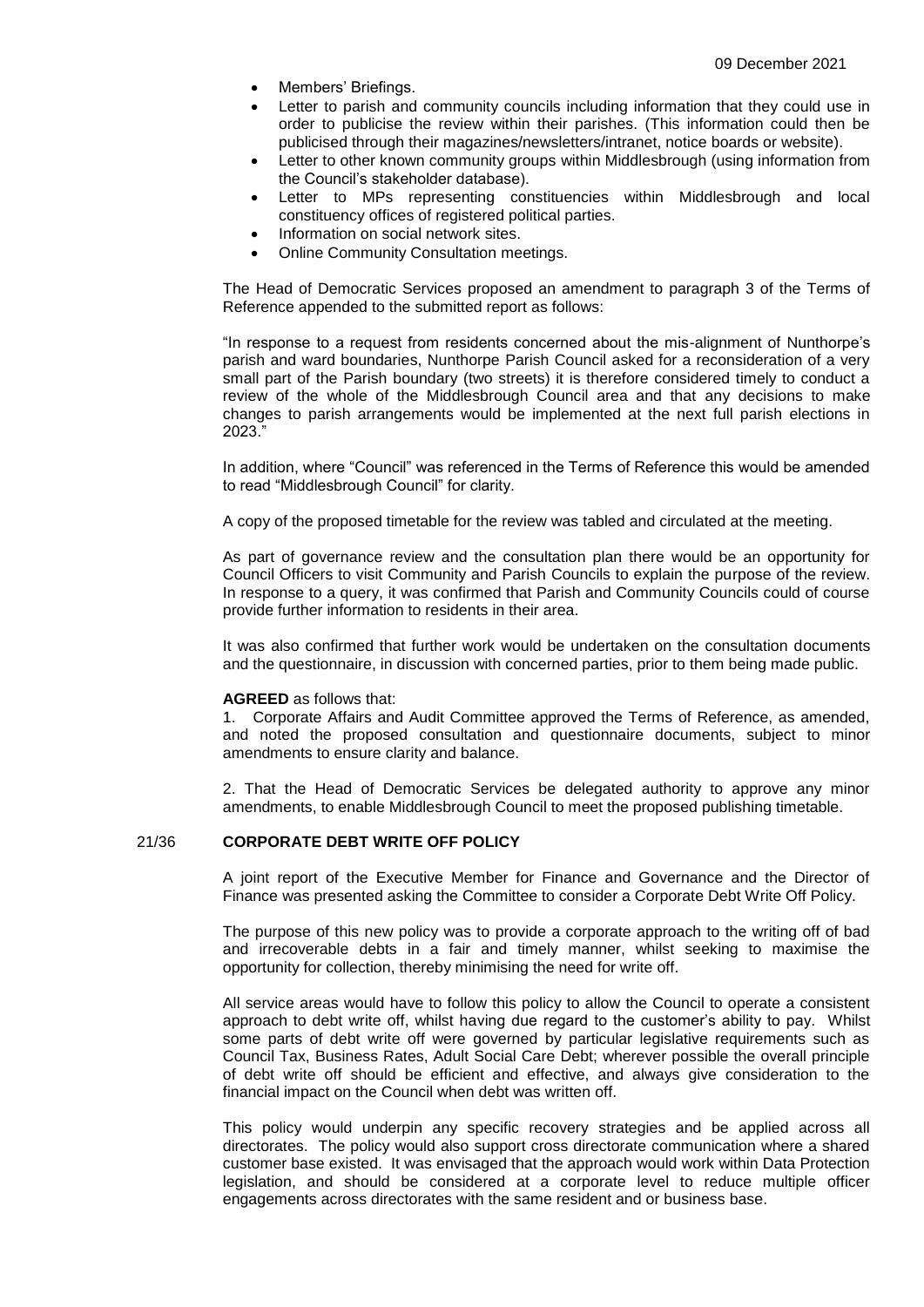The introduction of a Corporate Debt Write Off policy was part of the Council's strategic direction, and as such required executive consideration followed by Council approval. The Council had a statutory duty to collect outstanding debt and did so in accordance with the Local Government Finance Act 1992 and the Council's Financial Procedure rules. The introduction of this policy would support this duty and also ensure that the Council's debt write off approach/methods were consistent, fair and efficient across all of its services.

This was the third of four policies being developed that brought together a significant number of supporting arrangements that would not only complement, but enhance the Council's social regeneration plans:

- Vulnerability Policy (Executive Approval on 16.6.2020).
- Corporate Debt Management Policy (Single Executive Approval on 10.08.21).
- Corporate Welfare Policy (currently in design).

The policy set out a framework for a consistent approach to write off by delegating debt levels to various Managers/Heads of Service where the aim was to enable cases that fitted specific criteria (contained within the policy) to be written off, which would in turn enable the more efficient collection of outstanding debt. The policy also sought to address other matters such as credit balance write offs and the reinstatement of previously written off debt.

The policy applied to all debts owed/due to the Council and the general principles adopted in the policy were as follows:

- To ensure a professional, consistent and timely approach to debt write off across all of the Council's functions.
- Where Data Protection legislation permitted, to promote a coordinated approach towards sharing debtor information internally and managing multiple debts owed to the Council.
- To ensure that debts were managed in accordance with legislative provisions and best practice.
- To ensure that any steps taken to recover debt/income were in line with the Council's corporate policies on surveillance and data protection, and to ensure compliance with RIPA and GDPR legislation.

The policy linked into the Council's Vulnerability Policy and the Stop the Knock approach and looked to ensure that supporting arrangements were in place for debtors where their vulnerability affected their ability to pay a debt owed to the Council. Those considered to be vulnerable with an 'unrecoverable' debt would be linked into the Social Inclusion arrangements contained in the recently adopted Debt Management Policy.

The policy applied to debts and income due to the Council including:

- Council Tax.
- **•** Business Rates.
- Overpaid Housing Benefit.
- Rents, service charges and insurance.
- Sundry Debts (incl. licensing, fees, statutory notices, subscriptions, etc.).
- Recovery of enforcement costs.
- Adult Social Care.
- Charging for discretionary services or any money due to the Council under terms of an agreement to pay for goods, services or property.
- Fines (includes car parking, public space protection order, environmental).

It was noted that this list was not exhaustive.

The policy provided a comprehensive approach that allowed for the automatic write off of debt by Heads of Service through a "pre-request for write off" process, where the debt met predetermined criteria which made it unrecoverable. This criteria (whilst not exhaustive) covered debt which was uneconomical to recover, unenforceable, and those debtors that had been untraceable for a period of over 6 months, amongst others.

Specific delegations of authority were contained within the policy, within the pre-request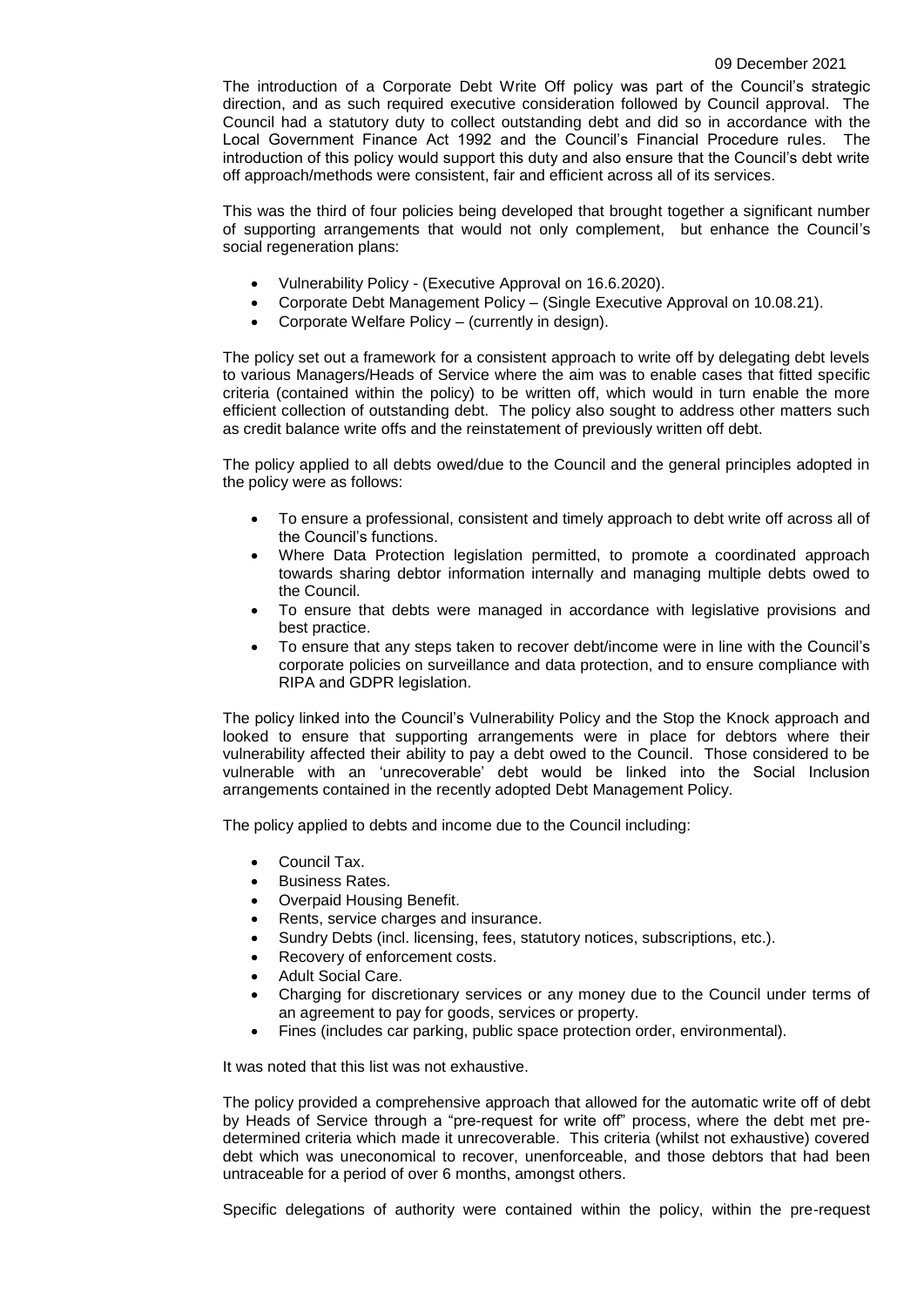process and the amounts that could be written off following submission for suitability, which varied depending on the type of debt.

The policy also ensured that where specific legislation required that a debt should be written off, these debts could be processed without delay by

the manager responsible for the service. The policy also extended to the reinstatement of previously written off debt and credit balances at a corporate level.

Consideration to the use of third party collection services (which should not be confused with bailiff/enforcement services), where debts were considered uneconomical to recover would be given, to maximise cash opportunities to the Council.

Over a period of time debts would be cleared and a more accurate picture of the Council's overarching debt could be provided.

It was confirmed that all Local Authorities shared a database and reported information in relation to absconders to try and trace them

**AGREED** as follows that:

- The Corporate Debt Write Off Policy was noted and endorsed by the Committee.
- The Corporate Debt Write Off Policy was referred to full Council to amend the Budget Policy Framework and the Officer Scheme of Delegation.
- Delegated authority was provided to the Section 151 Officer to approve any future modifications to the Corporate Debt Write Off Policy.

# 21/37 **CAPITAL STRATEGY FOR 2022/23**

The Chair proposed that consideration of this report was deferred to the next meeting until Members had received further training on capital strategy.

**AGREED** that Agenda Item 8 was **DEFERRED**.

### 21/38 **APPOINTMENT OF EXTERNAL AUDITORS**

A report of the Director of Finance was presented to consult with Members of the Corporate Affairs and Audit Committee on the Council's future external audit arrangements. The submitted report considered the options available and asked Members to endorse a preferred way forward for recommendation to Executive and Council, if required.

The current auditor appointment arrangements covered the period up to and including the audit of the 2022/23 accounts. The Council opted into the 'appointing person' national auditor appointment arrangements established by Public Sector Audit Appointments (PSAA) for the period covering the accounts for 2018/19 to 2022/23.

PSAA was now undertaking a procurement for the next appointing period, covering audits of the accounts for the financial years, 2023/24 to 2027/28. During autumn 2021, all local government bodies need to make important decisions about their external audit arrangements from 2023/24. They had options to arrange their own procurement and make the appointment themselves or in conjunction with other bodies, or they could join and take advantage of the national collective scheme administered by PSAA.

Details of the options available were set out in the submitted report. If the Council did not opt in to the national scheme, there would be a need to establish an independent auditor panel to make a stand-alone appointment. The auditor panel would need to be set up by the Council itself, and the members of the panel had to be wholly or a majority of independent members as defined by the Local Government Audit and Accountability Act 2014 (the Act). Independent members for this purpose were independent appointees, excluding current and former Elected Members (or officers) and their close families and friends. Elected Members would not therefore have a majority input to assessing bids and choosing which audit firm to award a contract for the Council external audit.

Alternatively, the Act enabled the Council to join with other authorities to establish a joint auditor panel. Again, this would need to be constituted of wholly or a majority of independent appointees. Further legal advice would be required on the exact constitution of such a panel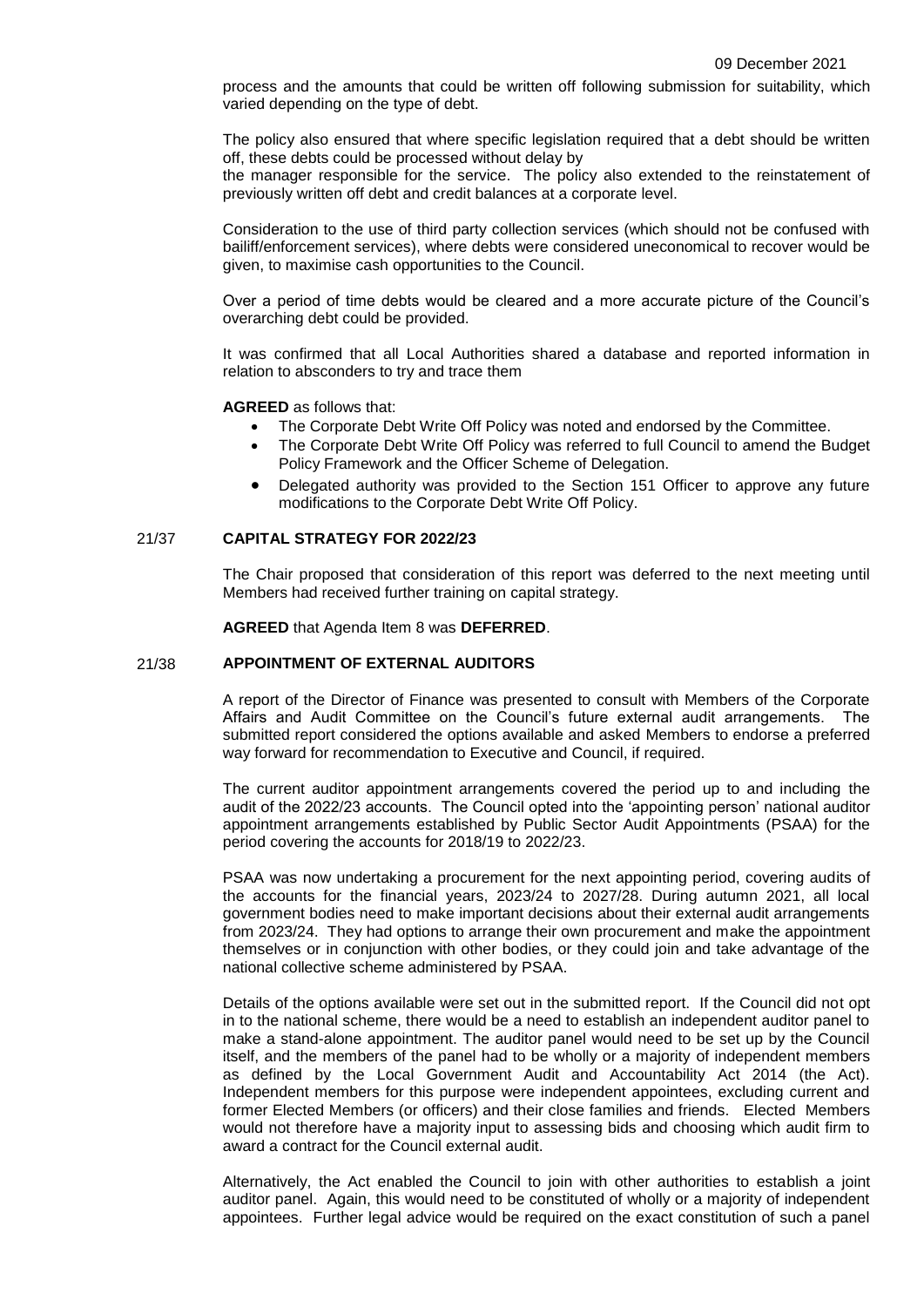having regard to the obligations of each Council under the Act and the Council would need to liaise with other local authorities to assess the appetite for such an arrangement.

These would be more resource-intensive processes to implement for the Council, and without the bulk buying power of the sector-led procurement would be likely to result in a more costly service. It would also be more difficult to manage quality and independence requirements through a local appointment process. The Council would be unable to influence the scope of the audit and the regulatory regime would inhibit the Council's ability to affect quality. The Council and its auditor panel would need to maintain ongoing oversight of the contract. Local contract management could not, however, influence the scope or delivery of an audit.

The national offer provided the appointment of an independent auditor with limited administrative cost to the Council. By joining the scheme, the Council would be acting with other Councils to optimise the opportunity to influence the market that a national procurement provided.

Regulation 19 of the Local Audit (Appointing Person) Regulations 2015 required that a decision to opt in to the national appointment scheme must be made by Council. The Council had to respond formally to PSAA's invitation in the form specified by PSAA by the close of the opt-in period (11 March 2022). PSAA would commence their formal procurement process in early February 2022 and expect to award contracts in August 2022. PSAA would then consult with Local Authorities on the appointment of auditors so that they can be made by the statutory deadline of 31 December 2022.

If the Council wanted to opt-in, a decision will need to be made by full Council before 11 March 2022. However, if the opt-in to the national scheme was not the preferred choice of Members, further research would be needed on the arrangements for a local or joint audit panel and how this would be constituted.

It was noted that in the previous appointing round, 98% of Local Authorities used the national scheme. Locally, only North Tyneside and Newcastle formed their own audit panels. PSAA was a nationally approved and regulated scheme and all nine national auditors were included in it.

**RECOMMENDED** that Middlesbrough Council opt into the national scheme for the appointment of external auditors.

# 21/39 **LESSONS LEARNED - GOVERNANCE ON LEASING OUR COMMERCIAL ASSETS**

A report of the Head of Strategic Commissioning and Procurement was presented to provide assurance to Corporate Affairs and Audit Committee that relevant governance processes and management were in place with regard to the leasing of commercial assets.

Following a complaint, a joint investigation was undertaken regarding historical leasing matters. The investigation was initially conducted by Internal Audit, with a follow up, more indepth review conducted by the Head of Service. The subject matter of the review concerned the leasing of commercial space in Broadcasting House. The lease in question commenced in 2013, it was extended in 2016 and due to the Covid-19 pandemic was continued twelve months post its termination date.

The subject of the review was value for money linked to the commercial terms of the lease. The investigation concluded the following key points:

- The advice of the Valuation and Estates Officer was not followed.
- Lease terms were agreed at less than favourable rates due to the community benefit it offered.
- Appropriate due diligence was not progressed or evidenced.
- Decision makers did not make robust challenge when required.

Whilst community benefit was a legitimate reason for reduced rent levels, both in 2016 and currently, clear documented reasoning on the community benefit needed to be evidenced and recorded. In this instance the review could not find any detailed explanations for the community benefit which was proportionate to the reductions provided.